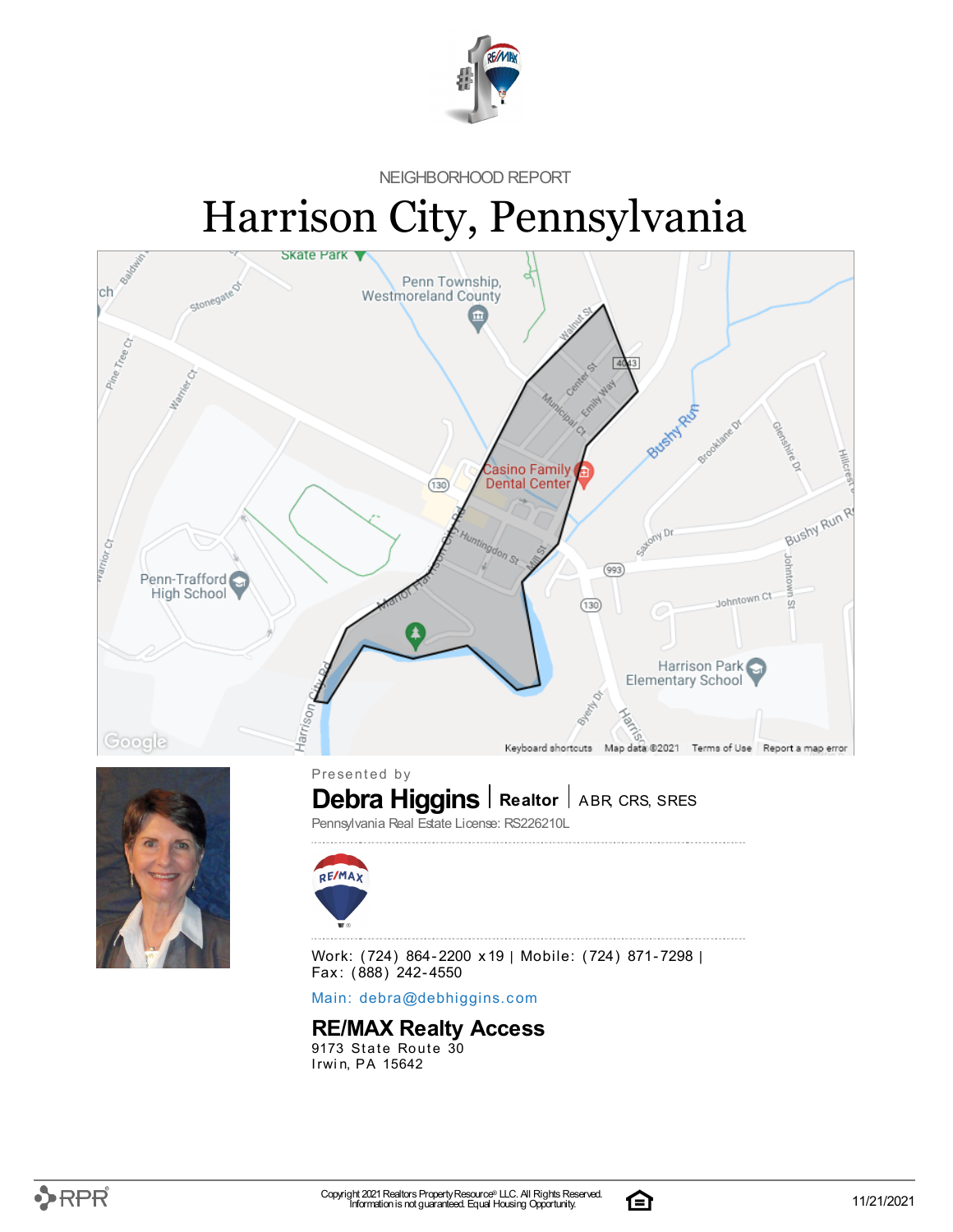

## Neighborhood: Housing Stats and Charts

|                                                         | <b>Harrison City</b> | <b>Westmoreland County</b> | Pennsylvania | <b>USA</b> |
|---------------------------------------------------------|----------------------|----------------------------|--------------|------------|
| <b>Median Estimated Home Value</b>                      | \$381K               | \$209K                     | \$267K       | \$293K     |
| <b>Estimated Home Value 12-Month Change</b>             | $+14.2%$             | $+2.1\%$                   | $+9.3%$      | $+15.3%$   |
| <b>Median List Price</b>                                | \$155K               | \$185K                     | \$245K       | \$149K     |
| <b>List Price 1-Month Change</b>                        | $-39.1\%$            |                            | $-1.6\%$     | $-0.6%$    |
| List Price 12-Month Change                              | $-32.6\%$            | +8.9%                      | $+7.2\%$     | $+6.4%$    |
| <b>Median Home Age</b>                                  | 18                   | 21                         | 52           | 41         |
| Own                                                     | $0\%$                | 77%                        | 69%          | 64%        |
| Rent                                                    | $100\%$              | 23%                        | 31%          | 36%        |
| \$ Value of All Buildings for which Permits Were Issued |                      | \$122M                     | \$5.08B      | \$307B     |
| % Change in Permits for All Buildings                   |                      | $-4%$                      | $+7%$        | $+13%$     |
| % Change in \$ Value for All Buildings                  |                      | $+10%$                     | +9%          | $+10%$     |

### Median Sales Price vs. Sales Volume

Thischart comparesthe price trend and salesvolume for homesin an area. Home pricestypically followsales volume, with a time lag, since sales activity is the driver behind price movements.

Data Source: Public recordsand listings data

Update Frequency: Monthly

Median Sales Price Public Records Median Sales Price Listings Sales Volume Public Records

Sales Volume

Listings



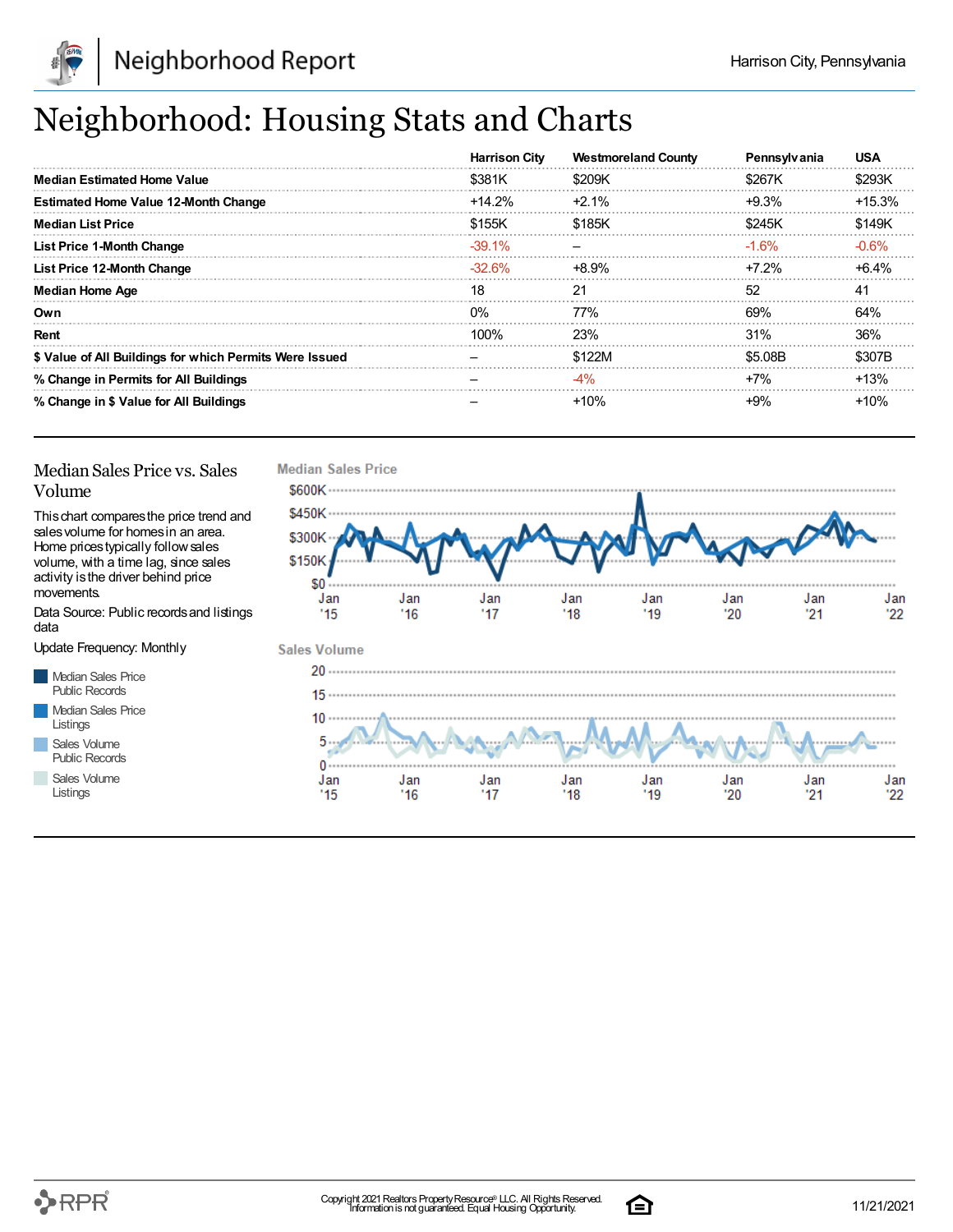

#### Median Listing Price vs. Listing Volume

Thischart comparesthe listing price and listing volume for homesin an area. Listing prices often follow listing volume, with a time lag, because supply can drive price movements.

Data Source: On- and off-market listings sources

Update Frequency: Monthly

**Median List Price** Listing Volume



#### Price Range of Homes Sold

Thischart showsthe distribution of homes reported sold in the past six monthswithin different price rangesin the area of your search. The amount shown for the subject property issold data where available, or the property's estimated value when salesdata are unavailable (such asa non-disclosure state) or provided in range format.

Data Source: Public records data Update Frequency: Monthly

Sales Count By Price Range

#### Price per Square Foot of Homes Sold

Thischart showsthe distribution of homes reported sold in the past six monthsat different pricesper square foot (living area sourced from public records).

Data Source: Public records data

Update Frequency: Monthly

Sales Count By Price Per Sq Ft





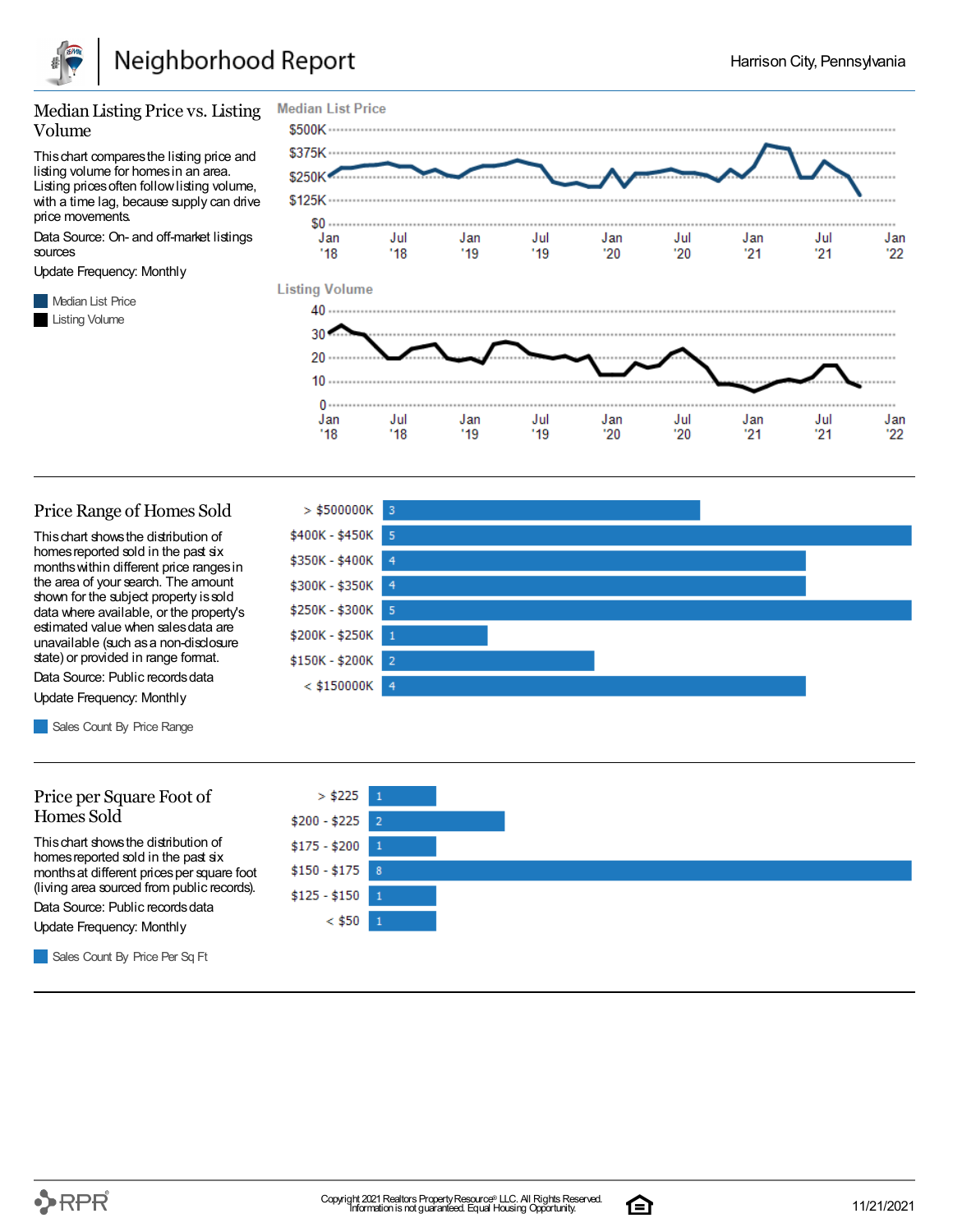

### Neighborhood Report





Thischart showsthe distribution of homes reported sold in the past six monthsof different age rangesin the area of your search.

Data Source: Public records data Update Frequency: Monthly

Sales Count by Age of House



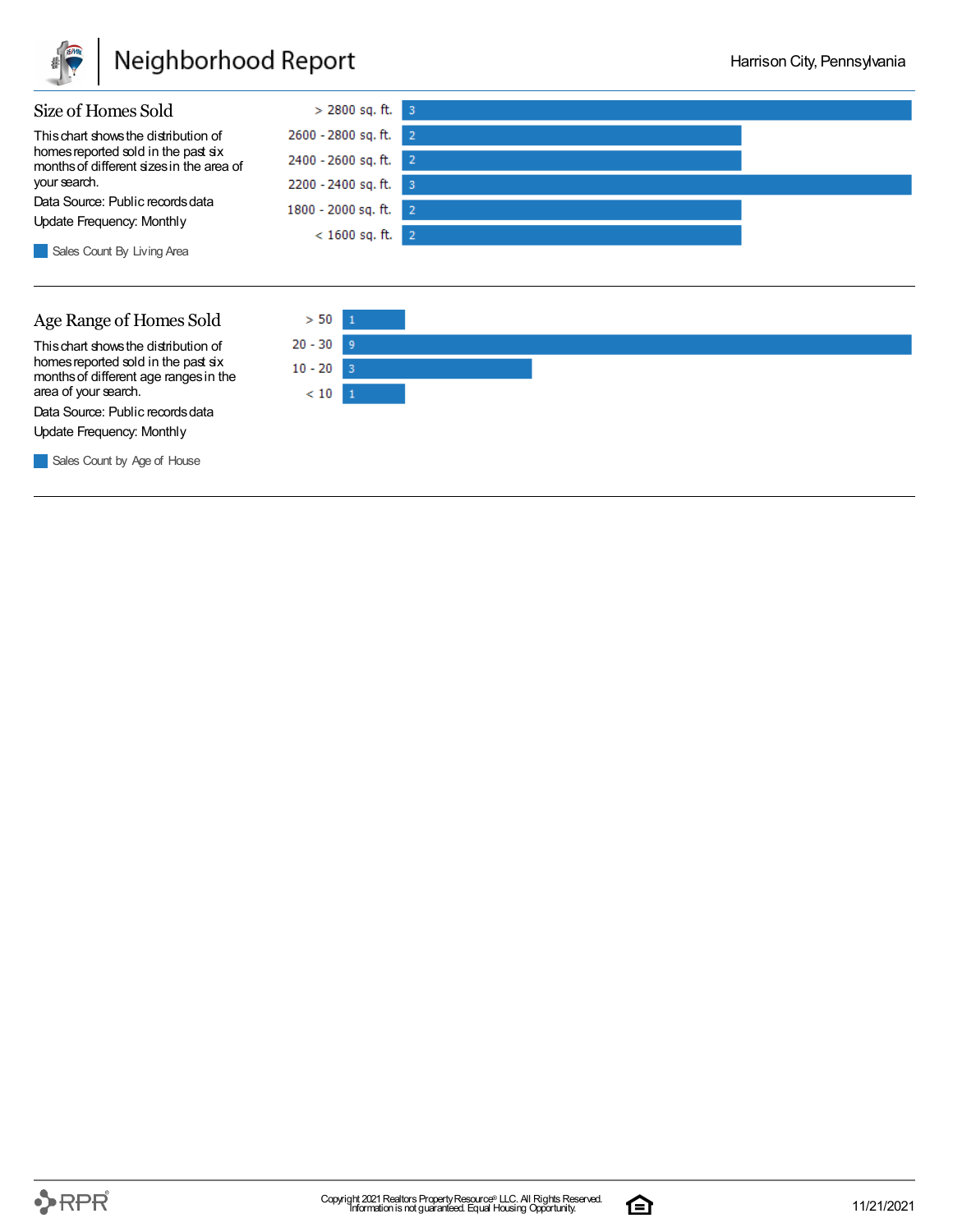

## Neighborhood: People Stats and Charts

|                                  | <b>Harrison City</b> | <b>Westmoreland County</b> | 'anıa   | USA         |
|----------------------------------|----------------------|----------------------------|---------|-------------|
|                                  | 38                   |                            | 12.8M   | <b>325M</b> |
| <b>Ilation Density per Sq Mi</b> |                      |                            | 286     |             |
| tion Change since 2010           | 7%                   | $-1.9%$                    | $3.4\%$ | 7%          |
| <b>Median Age</b>                |                      |                            |         | 38          |
| Male / Female Ratio              |                      |                            | 19%     |             |

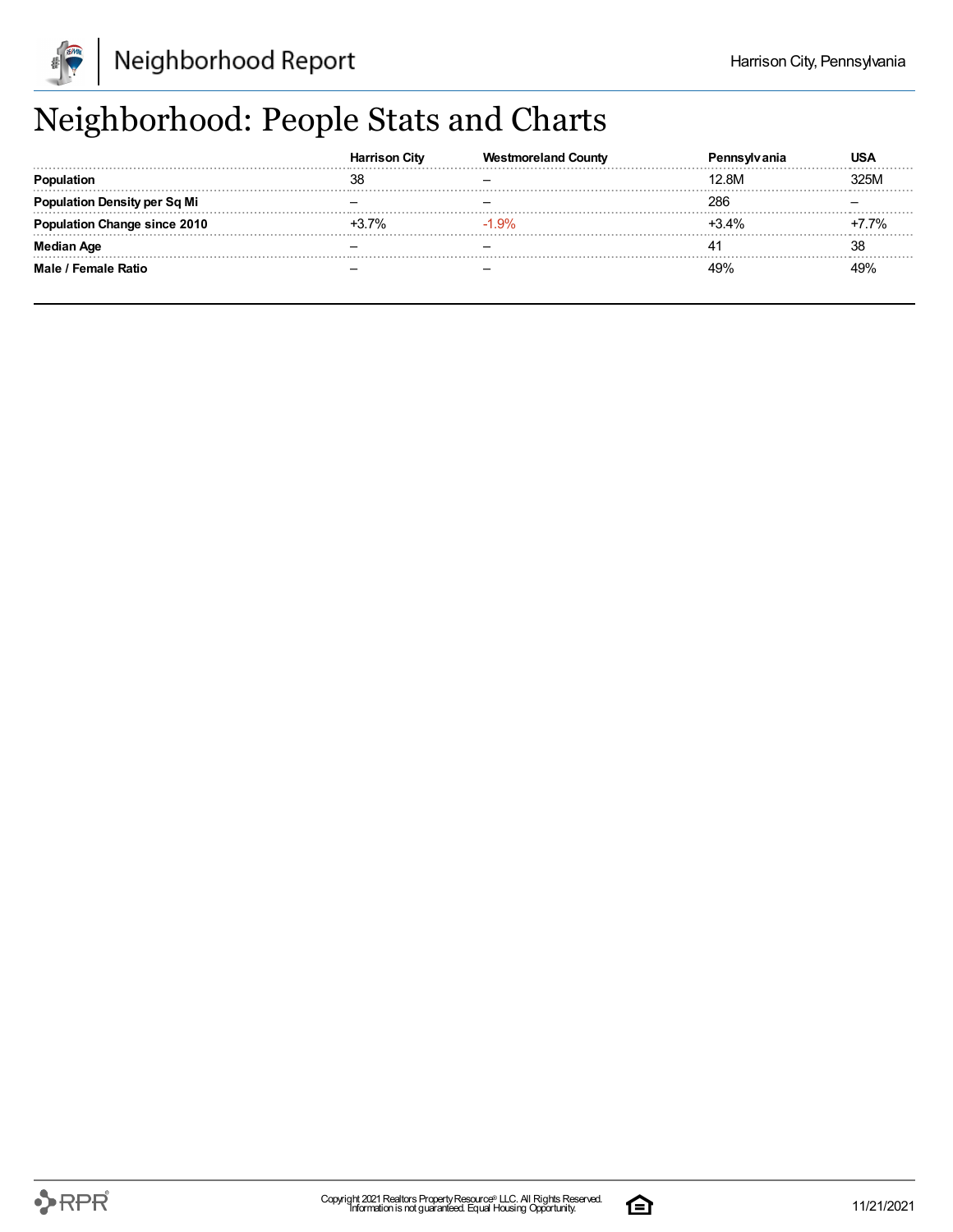

### Neighborhood Report



This chart shows how residents of a county voted in the 2012 presidential election.

Data Source: USElectionAtlas.org Update Frequency: Quadrennially

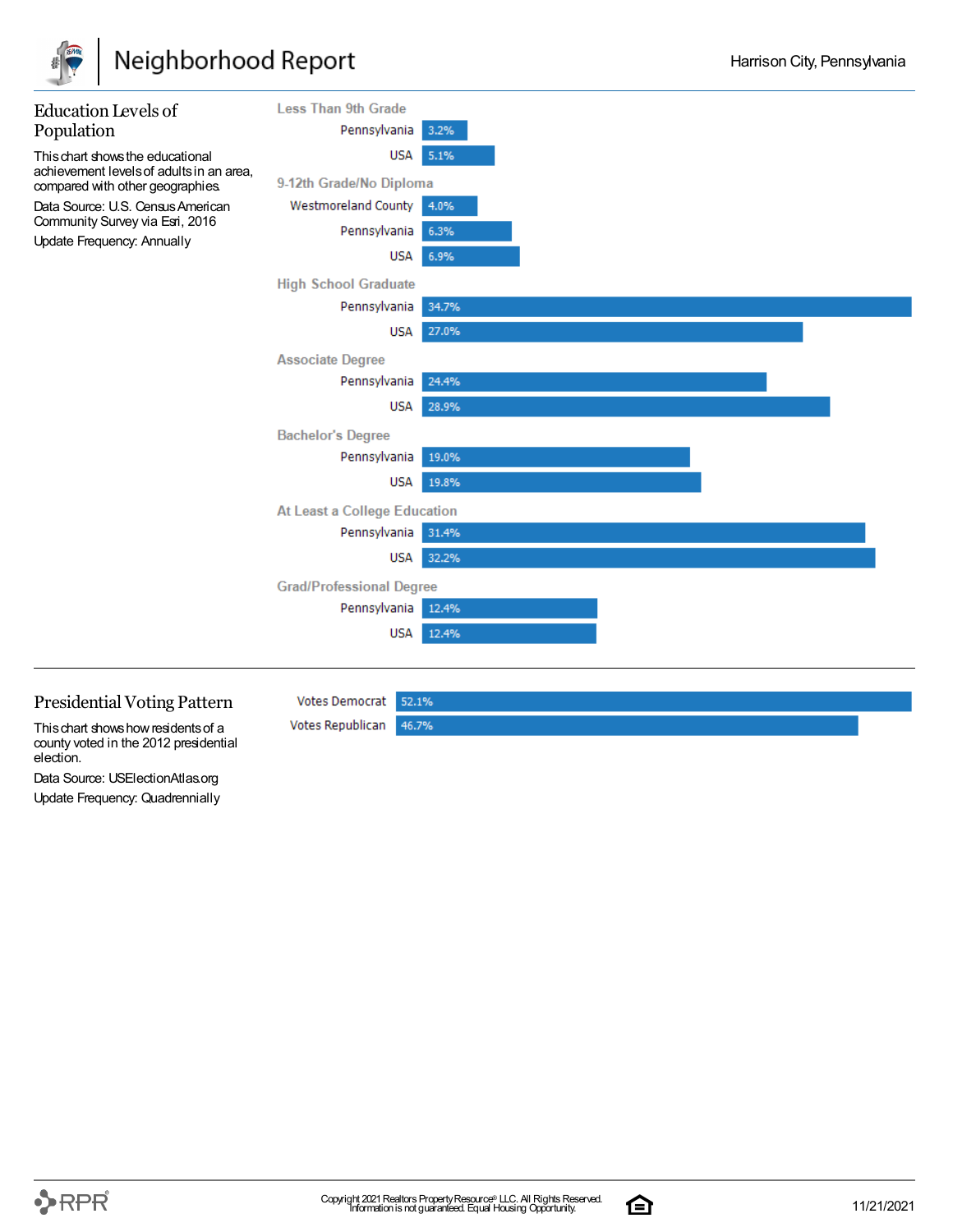

## Neighborhood: Economic Stats and Charts

|                                | City   | oreland Countv |          |          |
|--------------------------------|--------|----------------|----------|----------|
| Income Per Capita              | 13.455 | \$34.274       | \$34.352 | \$34,103 |
| <b>Median Household Income</b> |        | \$60.471       | S61.744  | .843     |
| Rate                           |        | 5.1%           | 5.4%     | L8%      |
| : Number                       |        | 8.89K          | 339K     |          |
| Number                         |        |                | 5.92M    |          |
| Force Number                   |        |                | R 2RM    |          |

### Unemployment Rate





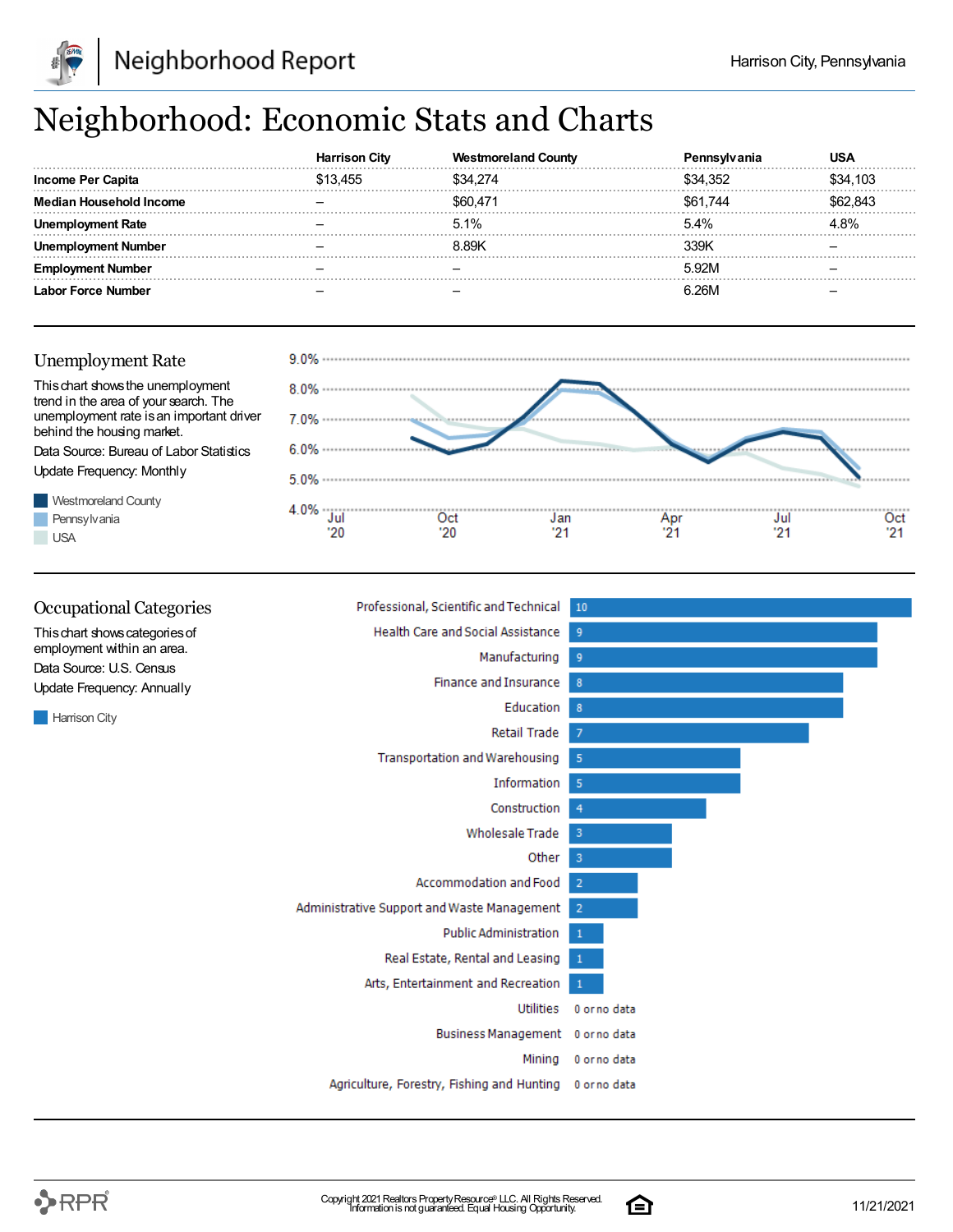

## Neighborhood: Quality of Life Stats and Charts

Quality of Life in 15636

|                                                         | <b>Harrison City</b> | <b>Westmoreland County</b> | Penns |     |
|---------------------------------------------------------|----------------------|----------------------------|-------|-----|
| Elevation (in feet)                                     | 1.836                | 1.884                      |       |     |
| <b>Annual Rainfall (in inches)</b>                      | 35.01                | 42.17                      | 41.91 |     |
| Annual Snowfall (in inches)                             | 30.05                | 42.77                      | 45.69 |     |
| Days of Full Sun (per year)                             | 67                   | 67                         |       |     |
| Travel Time to Work (in minutes)                        |                      |                            |       |     |
| <b>Water Quality - Health Violations</b>                |                      |                            |       |     |
| <b>Water Quality - Monitoring and Report Violations</b> |                      |                            |       |     |
| <b>Superfund Sites</b>                                  |                      |                            | 136   |     |
| <b>Brownfield Sites</b>                                 | NO.                  | Yes                        | res   | es? |